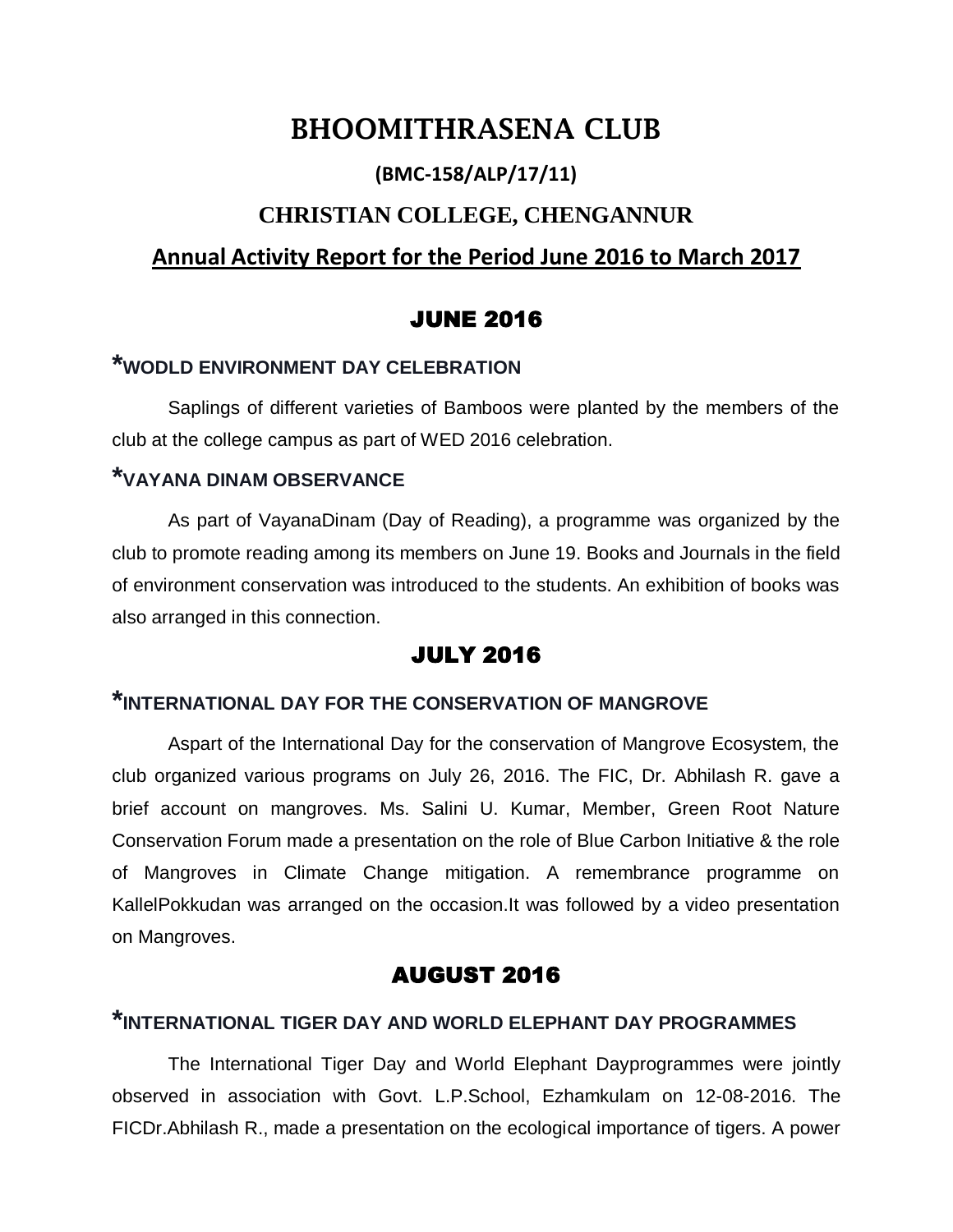point presentation of rare photographs of tigers taken by famous wildlife photographers titled TIGRINE was arranged for the students. Rare videos on tigers documented by BBC was screened on the occasion.

Addressing the World Elephant Day observance programmes, Mrs. Subhadra Devi, Head Mistress of the School expressed her concern on the care and conservation of captive and wild elephants in Kerala. FIC Dr.Abhilash R. delivered a talk on the biological importance and peculiarities of Elephants. A slide show titled 'Elephantine Visuals' was arranged in which the images captured by world famous wild life photographers like Chris Packham and N.A. Nazeer were displayed. A spot quiz programme on elephants was conducted for the students. It was followed by the screening of a documentary titled GODS IN SHACKLES by Indian born Canadian Eco-Journalist - SangitaIyer. Some important books on elephants in Malayalam language was also introduced to the students on the occasion.

#### SEPTEMBER 2016

## **\*INTERNATIONAL DAY FOR THE PRESERVATION OF OZONE LAYER OBSERVANCE**

**Ozone day Pledge**: To spread the message of Ozone layer conservation, the students took the Ozone day Pledge. Mr. Jomon Joseph, member of the club helped the students in this regard.

#### Ozone Day Pledge - 2016

*On International Ozone Day, Let us pledge to make sincere efforts for the preservation of ozone layer for our benefit and the benefit of our future generations. Let us make a resolve to boycott ozone destruction causing products and use only ozone friendly products and services. Let us pledge to protect all forms of life on the earth from ozone depleting substances.*

**Quiz Competition**: The quiz programmeorganised in connection with Ozone day 2016 witnessed tight competition among students who represented various departments of the College. HarshaS.ofDept. of Zoology emerged as the first prize winner followed by Mr. Stanley Varghese of DC 3 English.

**Power Point Presentation competition**: Student members of the club presented various aspects of Ozone layer conservation and the effect of UV – rays on the life on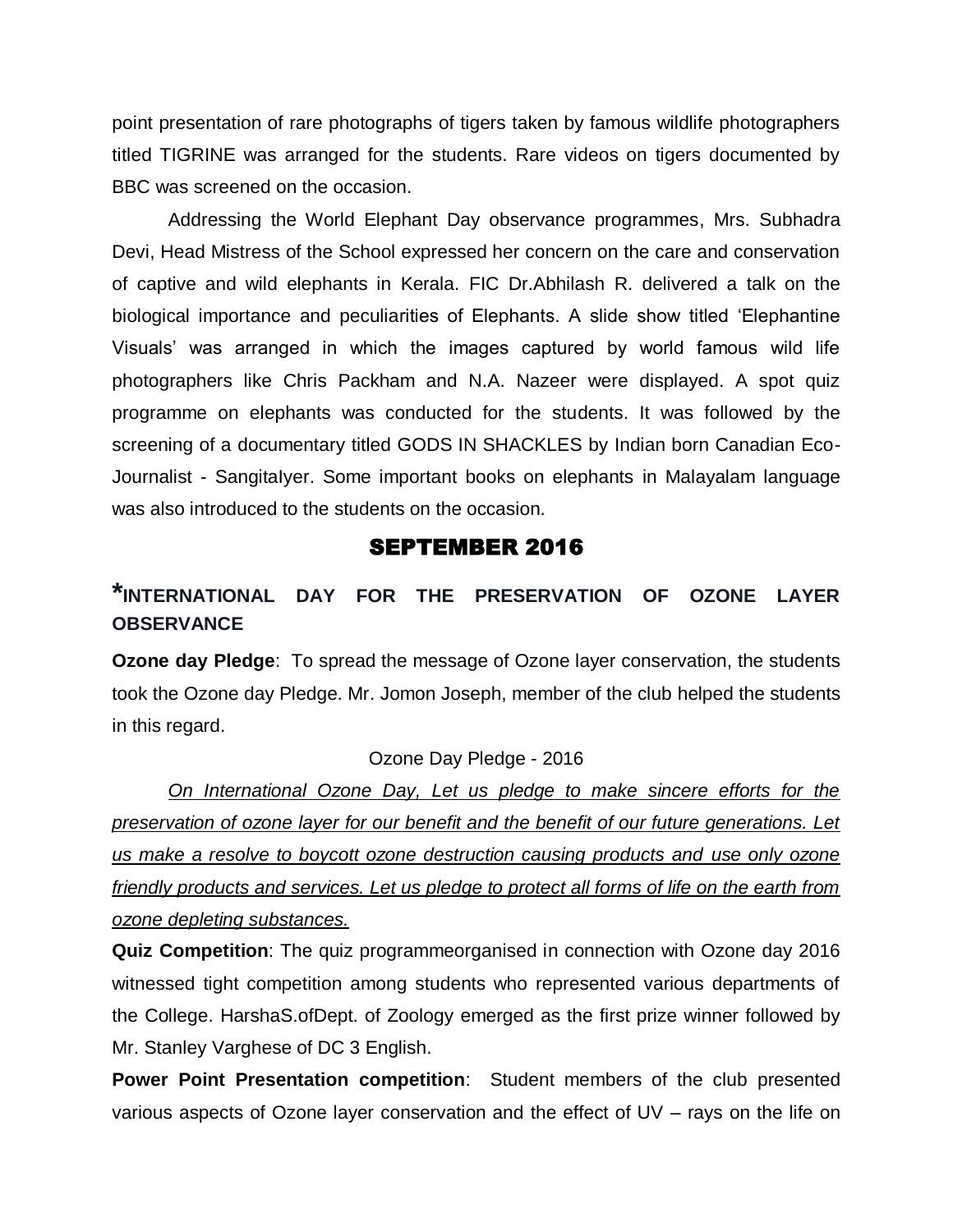Earth. They also gave a brief note on the importance and success of various international treaties in the preservation of Ozone layer.Winners was awarded with books and certificates.

**Inauguration & Invited Talk**: The honorable principal of the college, Dr. Achamma Alex presided over the inaugural function of Ozone Day celebration 2016. The chief guest of the day,Dr.G.NagendraPrabhu,Associate Professor, S.D. Colleg, Alappuzha, was the resource person for the inviteded talk on Ozone Layer Conservation.

**Presentation of animated videos on Ozone protection**: Children need to know about ozone depletion and its consequences because for as long as the ozone layer remains depleted, they need to protect themselves from excess UV radiation and practice "safe sun" behaviour.Also, as everyone with a daughter or son knows, children are important for another reason: they transmit messages and information to adults: their parents, families, and teachers.For these reasons, UNEP has emphasised children in its Global Awareness Campaign under the Multilateral Fund and has developed a suite of educational and public awareness products aimed at children.In the video, Ozzy Ozone and Alberta the Albatross take a voyage of discovery to find out exactly who and what is attacking the ozone layer and how children can play an important role in making a difference.The video was well received by the students.

**Exhibition of posters on the chronology of Ozone protection milestones**: Five posters on the chronology of events with regard to major milestones in Ozone protection was displayed outside the Seminar Hall of the college. Vienna Convention, Montreal protocol, all four amendments to Montreal protocol etc. were mentioned in the posters. Another poster on the timeline of Stratospheric Ozone Depletion and observations made by NASA was also exhibited.

**Presentation on Montreal Protocol:** A presentation on the history and details of Montreal Protocol and related success stories was made by Harsha G.

### **\*NATURE CAMP AT CHINNAR WILDLIFE SANCTUARY**

A three day Nature Education Camp was organized at Chinnar Wildlife Sanctuary by the Bhoomithrasena club from Sept. 23 to 25. Forest trekking, Visit to areas having dolmens and cave paintings, study of riparian vegetation and Nature study classes were organized for the students.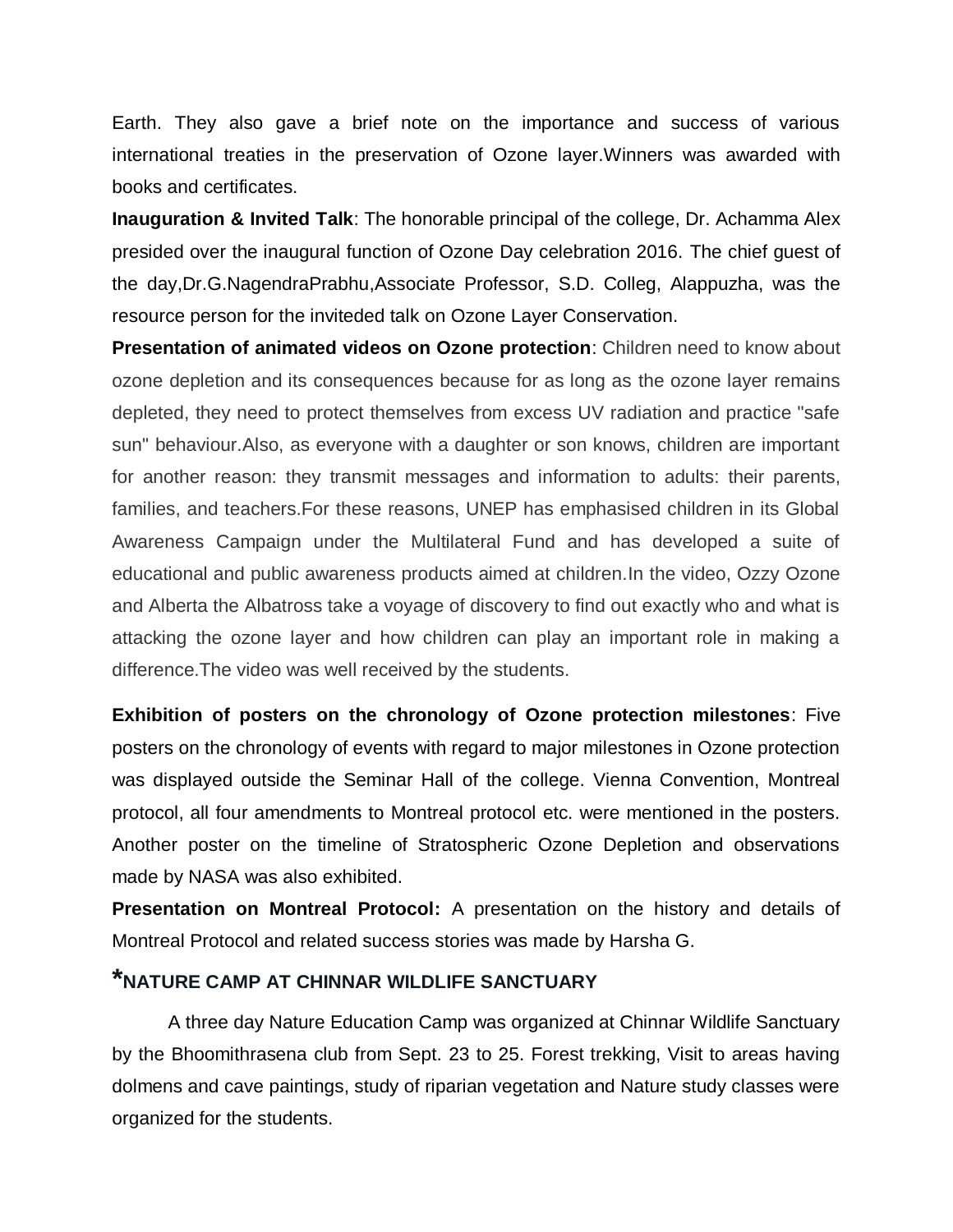### OCTOBER 2016

### **\*TREE PLANTING AS PART OF WILDLIFE WEEK CELEBRATION**

Planting of threatened plant species like Pezhu, Ambazham and Pathiri was carried out at the college campus. FIC Dr. Abhilash R. gave a brief description of the importance of the plants.

#### NOVEMBER 2016

## **\*PRELIMINARY WORK OF SETTING UP OF A BUTTERFLY GARDEN AT NETAJI HSS, PRAMADOM, PATHANAMTHITTA**

With the help of the Bhoomithrasena club members of Christian College and NSS volunteers of Netaji HSS the preliminary work for the establishment of a butterfly garden was made at Netaji HSS, Pramadom. After giving an introduction on butterflies and butterfly garden, students were directed to plant saplings of Erukku, KrishnakireedamandKonginichedi at the spot specified for setting up the garden.

#### DECEMBER 2016

The International Year of Pulses 2016 Celebration organized by Bhoomithrasena Club, Christian College, Chengannur and supported by Kerala State Council for Science, Technology and Environment (KSCSTE) was held on  $5<sup>th</sup>$  and  $6<sup>th</sup>$  December 2016. The theme for the celebration was ―**PULSES-NUTRITIOUS SEEDS FOR A SUSTAINABLE FUTURE<sup>"</sup>.** A detailed report and photos of the events are appended below.

**Inauguration of IYP 2016 Celebration**:The honorable principal in charge of the college, Dr. Rajan David presided over the inaugural function of IYP 2016 celebration. Dr.Rajan David in his presidential address opined that grain legumes are affordable source of proteins, especially important to those who cannot afford to buy enough milk, meat or fish to meet their protein needs. Productivity gains achieved through crop improvement both increase the quantity of grain legumes available to poor rural families and moderate the prices that they have to pay for them, increasing food security.

In his felicitation Prof. Biji Abraham, Convenor, Biodiversity Club, Christian College, Chengannur said that, the type of food we choose to eat makes up a large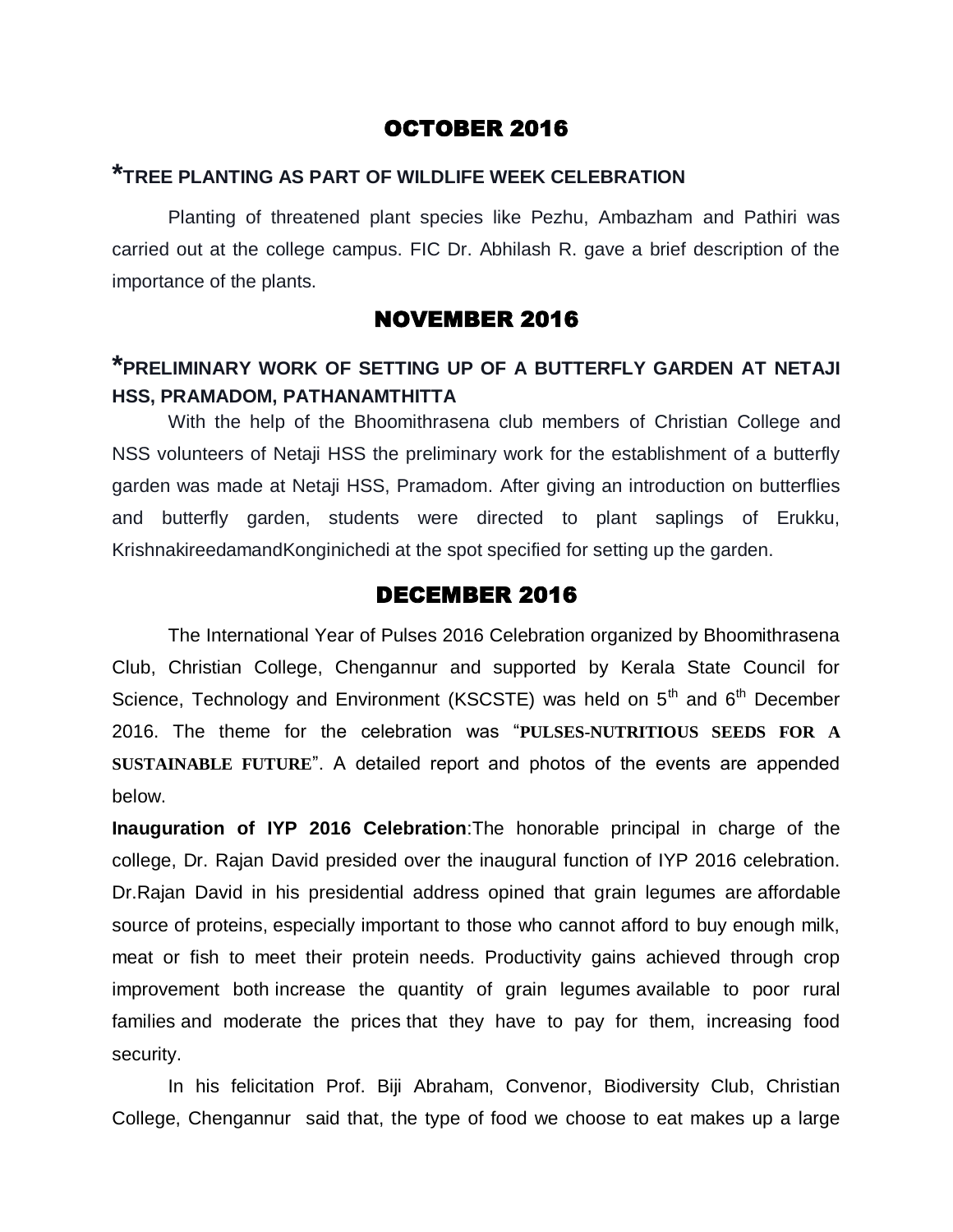part of our personal carbon footprint. The meat and dairy that make up 22 percent of diets in the developed world emit large amounts of greenhouse gases — particularly dangerous methane and nitrous oxide.But there's a more understated food group that has a relatively tiny carbon footprint and is highly nutritious and rich in protein and essential micronutrients: pulses.

**Invited Talk:** The chief guest of the day, Dr. B. Harikumar, Medical Superintendent, KNM NSS Ayurveda Hospital, Vallamkulam was the resource person for the invited talk on the focal theme ―**Pulses, Nutritious Seeds for a Sustainable future"** in the morning session.In his introduction he gave a detailed account on the use of pulses in Ayurveda system of medicine and its relevance. Later, he stated that many people with special dietary needs can benefit from eating pulses: infants and young children to ensure nutritional adequacy, vegetarians and vegans to ensure adequate intake of protein especially when combined with cereals, women at reproductive age to replenish iron stores especially when consumed with food containing vitamin C to improve iron absorption, and coeliac patients since pulses are gluten-free. Low in fat and high in dietary fibre, with a low glycaemic index and high satiating capacity, pulses help to stabilize blood sugar, insulin levels and avoid food overconsumption, being an ideal food for weight management, may help to reduce the risk factors of coronary heart disease (cholesterol, blood pressure) and prevent diabetes.

In the concluding part he made brief presentation on some recent studies that revealed the health benefits of pea protein that promote a sense of fullness and stimulate the body's peptide production, abating the feelings of hunger. The FAQ on pulses compiled by the Bhoomithrasena Club was distributed to all the participants of the programme. In the afternoon, three video presentations on Pulses and food security were screened for the students.

A cooking class on Pulse Dishes was arranged in the afternoon session. Smt. Annamma Peter, Trainer, KrishiVigyan Kendra, Thelliyoor was the resource person. She gave a detailed account on various pulse dishes that can be easily prepared in our home. She taught the preparation of Peanut Butter, Groundnut Pudding, GreengramTikki etc. A print out of the recipe was also given to the participants. During the session break, refreshments made from Pulses like Pulse Cutlet and Pulse Payasam were served to all the participants.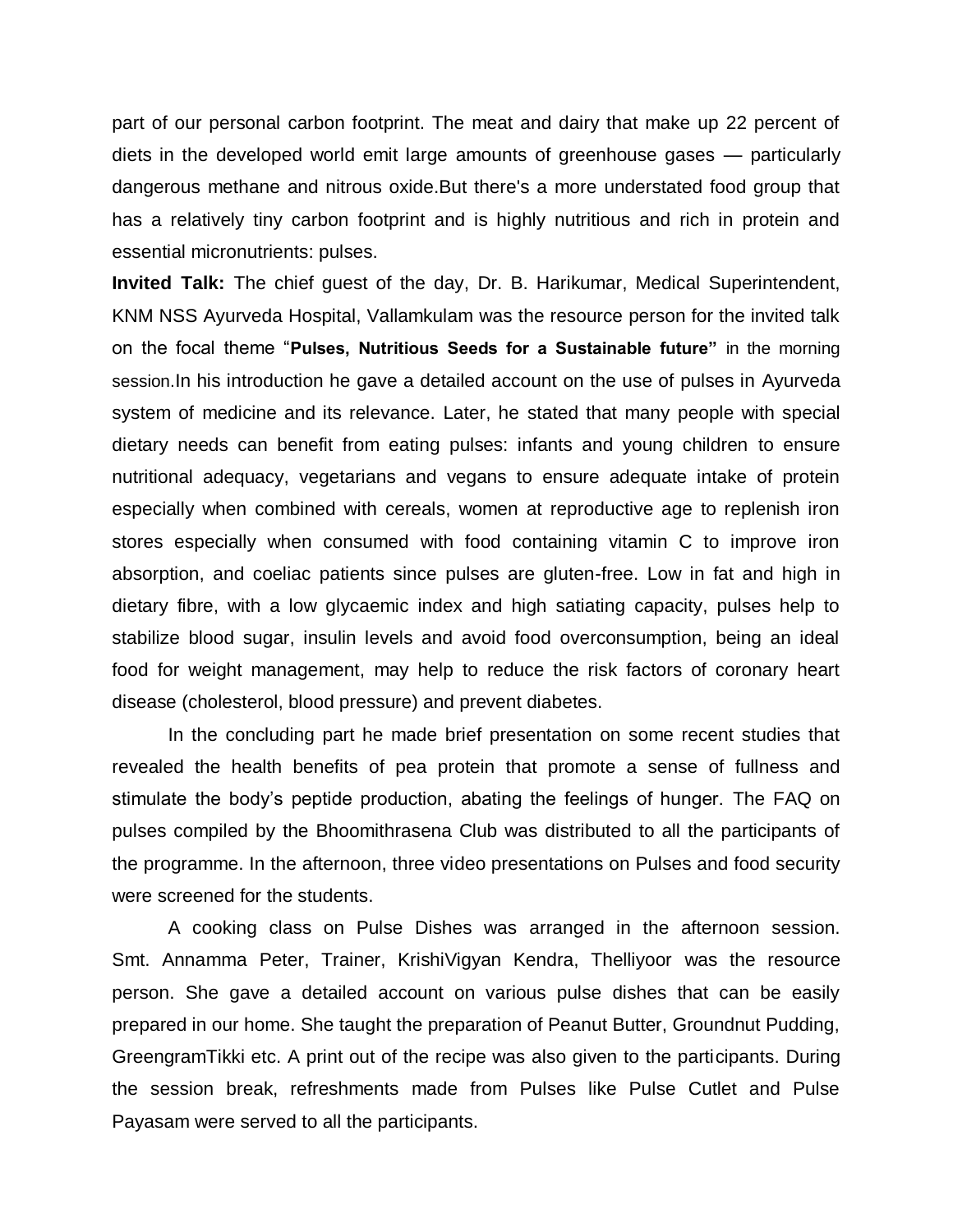### JANUARY 2017

## **\*ONE DAY WORKSHOP ON THE PREPARATION OF VALUE ADDED PRODUCTS FROM WATER HYACINTH**

A training workshop on value addition to aquatic weeds was arranged in association with Centre for Research on Aquatic Resources (CRAR) of SD College, Alappuzha on the first week of January. The trainers gave a detailed training on the technique to prepare pulp from aquatic weeds. The students made various models of structures like toys, figures of animals, household utensils, disposable plates etc. using the pulp. The trainers showed the participants that the decayed weeds, mixed with soil, could be used as a bed in mushroom farming and as a base for raising plantlets.

### **\*EXHIBITION OF PRODUCTS MADE FROM AQUATIC WEEDS**

A stall was arranged at the college for the display of various products made from aquatic weeds. The stall threw light into ways to control aquatic weeds found abundantly in rivers, backwaters and ponds.

#### FEBRUARY 2017

### **\*INVITED TALK ON WETLANDS FOR DISASTER RISK REDUCTION**

The invited talk on the focal theme- wetlands for disaster risk reduction by Dr.G.N.Prabhu, Associate Professor, S.D. College, Alappuzha was arranged in connection with World Wetlands Day. He gave a detailed picture on the status and threats faced by different wetland ecosystems all over the world. "The frequency of disasters worldwide has more than doubled in just 35 years, driven by climate- and weather related hazards like flooding, tropical cyclones and droughts" he said. By giving some examples he proved that, when well managed, wetlands can make communities resilient enough to prepare for, cope with and bounce back from disasters even stronger than before. Towards the end, there was an active discussion on wetland conservation and issues related to Kerala.

### **\*EXHIBITION OF POSTERS ON WETLAND CONSERVATION**

The posters on wetland conservation sent from RAMSAR Secretariat, Gland, Switzerland upon our request were displayed as part of the WWD 2017 celebration. The details of WWD 2017 celebration theme was explained in the posters. Posters titled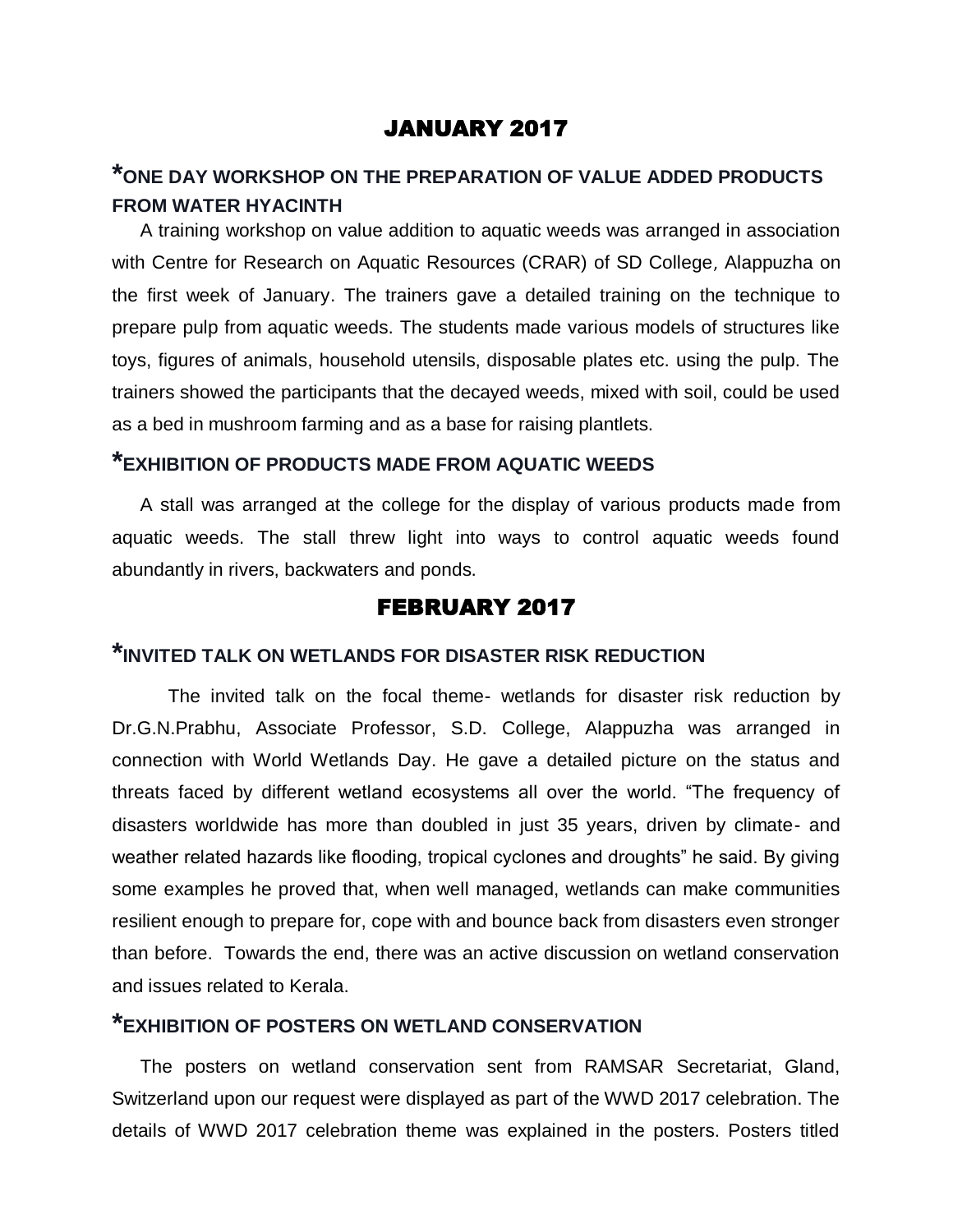Wetlands: a natural safeguard against disasters, Five wetlands that help us cope with extreme weather events, Wetlands sustain lives. How can we take care of them? were displayed as part of the exhibition.

### **\*EXIHIBITION OF BOOKS ON WETLANDS**

Books on wetlands published by KSCSTE, Kerala State Biodiversity Board and CWRDM were displayed in the exhibition. Information booklets published by different NGOs functioning in Kerala were also included in the exhibition. Students from various departments visited the exhibition hall arranged in the B.Sc. Zoology lab of the college.

## **\*QUIZ COMPETITION FOR COLLEGE STUDENTS**

Twelve teams from various departments of the college participated in the preliminary round of the quiz programme. Five teams were selected for the final round. Questions related to wetlands and their conservation was asked in the competition. Students representing Dept. of Botany won the first prize. Team representing Dept. of Physics got the second prize followed by team Zoology on the third place.

### **\*POWERPOINT PRESENTATION COMPETITION**

An inter-departmental power point presentation competition on the topic **WETLAND CONSERVATION IN KERALA - STEPS THAT CAN BE TAKEN**was arranged for the students. Nine students representing six departments of the college participated in the competition.

# **\*VIDEO PRESENTATION ON THE ROLE OF WETLANDS IN DISASTER RISK REDUCTION**

Two Video presentations on wetlands and their role in disaster risk reduction were screened for the students. 'Wetlands keeping our planet alive and well' produced by Ramsar secretariat was the first one to screen .It narrated the importance of wetlands for human beings and the pivotal role played by this valuable ecosystem to curb ecological disasters. Wetlands Sustain Life jointly produced by Ramsar Secretariat and Danone Corporation was the second video screened on the occasion.

#### MARCH 2017

### **BREAKFAST WITH BIRDS: BIRD SURVEY PROGRAM**